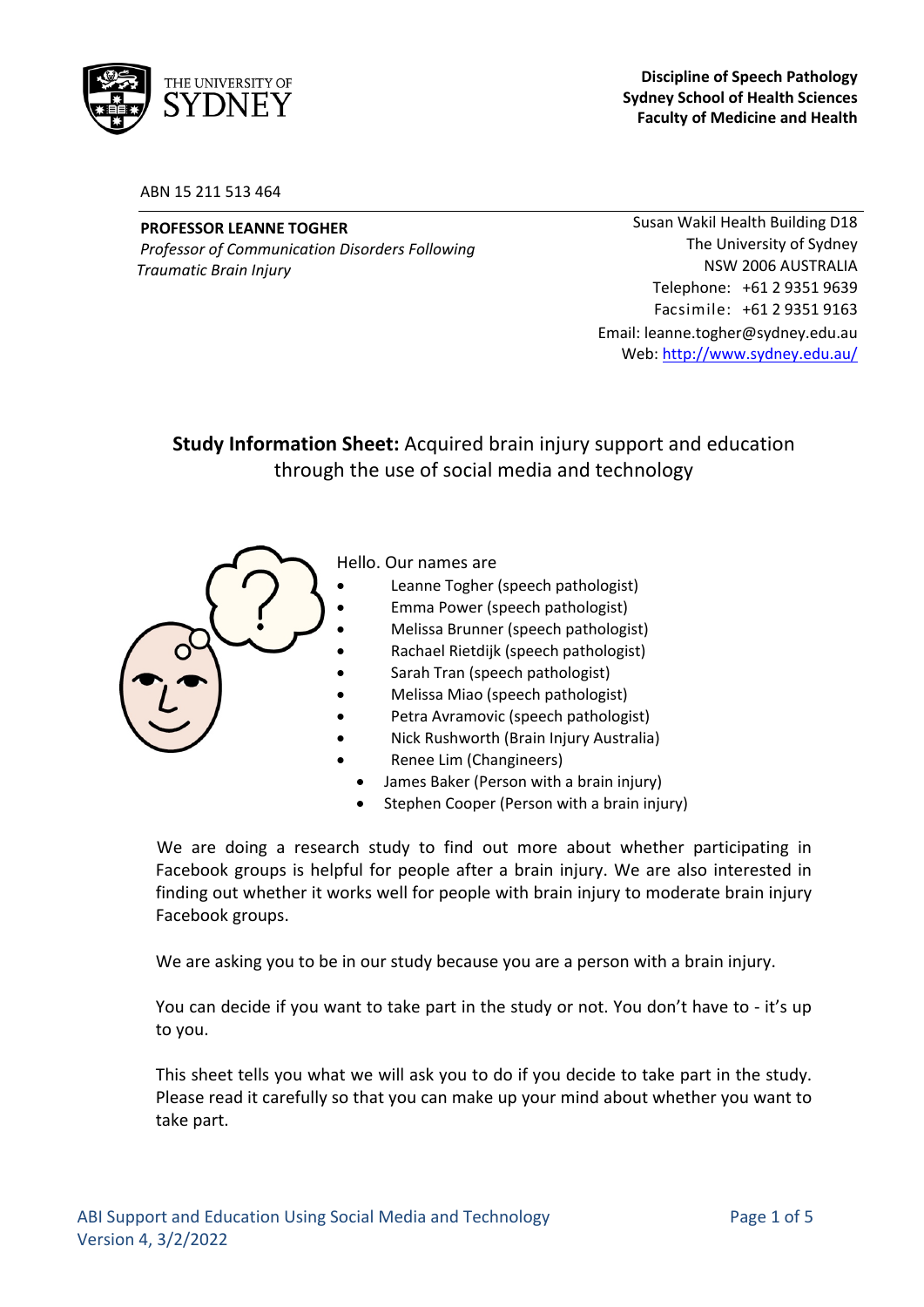If you decide you want to be in the study and then you change your mind later, that's ok. All you need to do is tell us that you don't want to be in the study anymore. We can delete the information we have collected about you. It might not be possible for us to delete all of the posts and comments you make in the Facebook group.

If you have any questions, you can ask us or another person you trust. If you want to, you can call us any time on (02) 9351 9639.

# **What will happen if I say that I want to be in the study?**

If you decide that you want to be in our study, we will ask you to do these things:

- For the first meeting, you will be asked to use your computer or tablet to **talk to a researcher using Zoom**. We can explain how to use Zoom if you have not used it before. You will be asked to answer some questions and do some assessments. The questions and assessments will be about your brain injury, your communication and how you use Facebook.
- Then you will be asked to do a **short online course**. This course is about using social media safely and is called 'social‐ABI‐lity'. You could do the course over several shorter lessons. You can do this course on your own, or together with a family member or carer.
- Then you can join a **private Facebook group** with 5‐10 other people with a brain injury. There will also be 4 people called "moderators". Two moderators are people with brain injury, and two moderators are researchers. The moderators help the group run well. The moderators will post topics to discuss and questions to answer. The moderators will also delete any posts or comments which do not follow the group rules.
- You will be asked to **use the group actively for 8 weeks**. This means adding a post or comment to the group at least twice each week.
- If you don't add a post or a comment to the group for a week, a moderator will contact you. The moderator will **check if you need help** using the group and can provide you with support to join conversations in the group.
- We will also send you a short **email survey** about your social media use each week. We are sending a weekly survey as we know it can be hard to remember your feedback if we just ask you at the end. This survey is **optional.**
- At the end of the 8 weeks, you will again be asked to use your computer or tablet to **talk to a researcher using Zoom**. You will be asked to answer some questions. The questions will be about what you thought about the Facebook group.
- After another 6 weeks, you will again be asked to use your computer or tablet to **talk to a researcher using Zoom**. You will be asked to answer some questions. The questions will be about your communication and how you use Facebook. This will help us know whether doing the private Facebook group helps people over the long term.

When we ask you questions, you can choose which ones you want to answer. If you don't want to talk about something, that's ok. You can stop talking to us at any time if you don't want to talk to us anymore. If you say it's ok, we will record what you say with a voice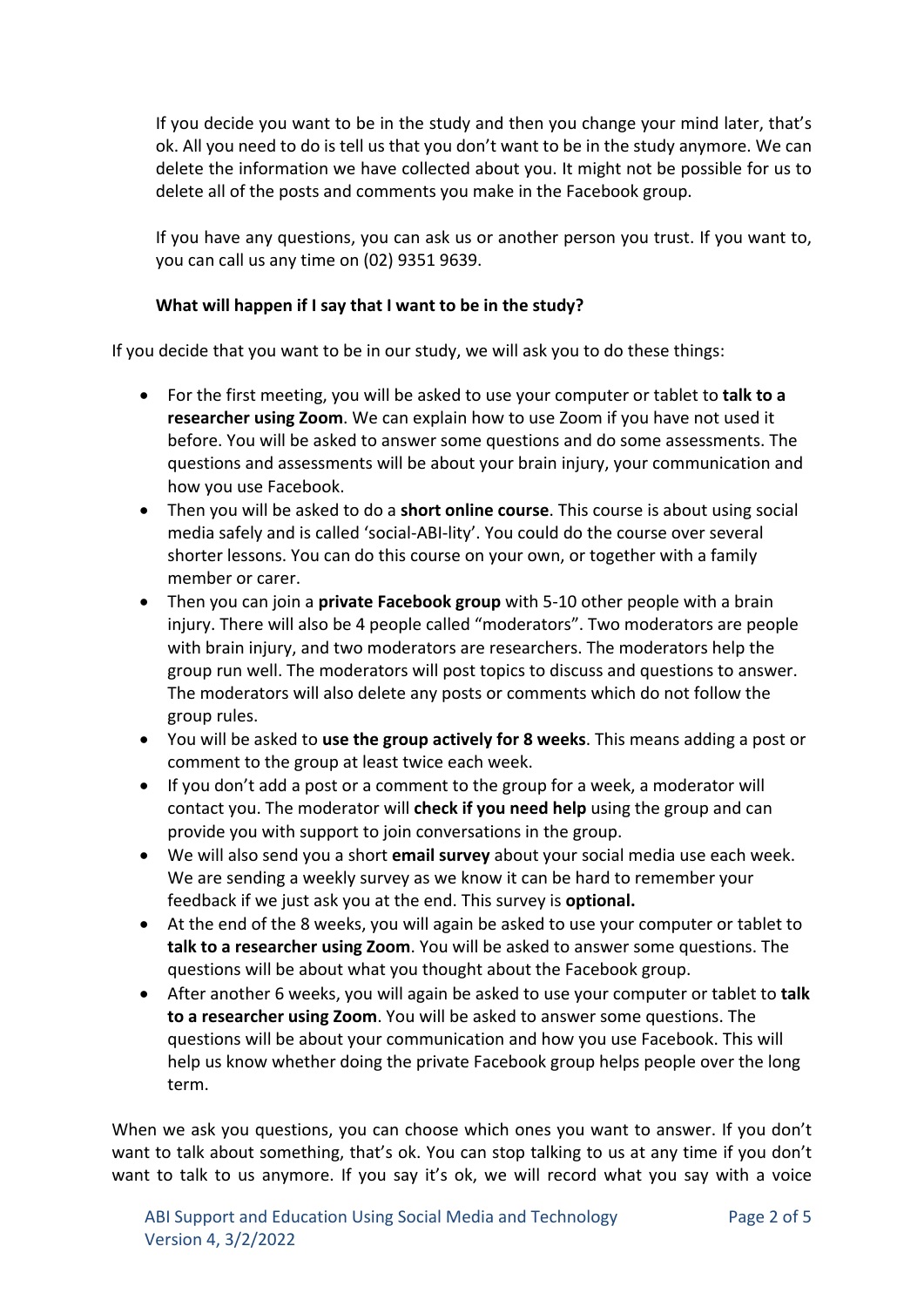recorder. If we record you and you want it to be deleted later, we can do this as well. We will also make notes about how people use the Facebook group.

# **What information will you collect?**

When we have the Zoom meetings, we will write down your answers to questions. For the follow-up Zoom meetings after the group, we will ask you about what you thought about the group and will audio‐record your answers. We will save these recordings. We won't put your name on your answers or on your recordings.

We will also collect and save notes about how you use the Facebook group. These notes will be about your posts, your comments and how often you use the group. We won't save copies of photos you share with the group. We won't save your name or Facebook photo in our notes.

## **Will anyone else know what I say in the study?**



We won't tell anyone else what you say to us, except if required by law. All the information about you from the study will be stored securely. We won't put your name on your information. A transcription service will help us to write down what you say in the voice recordings. This service will sign a confidentiality agreement. We will write a report about the study but this won't show your name.

You will need to use your Facebook account to access the group. This means that other people in the group will see the name and photo you use for your Facebook account. Facebook will also be able to access data about what you post in the Facebook group.

## **How long will the study take?**



**Step 1:** Interview and assessments – Up to 2 hours **Step 2:** Online course – Up to 2 hours **Step 3:** Facebook group and weekly email surveys – Up to 6 hours total (0.5 hour/week for 12 weeks) **Step 4:** Interview – Up to 1 hour **Step 5:** Interview – Up to 1 hour **TOTAL:** 12 hours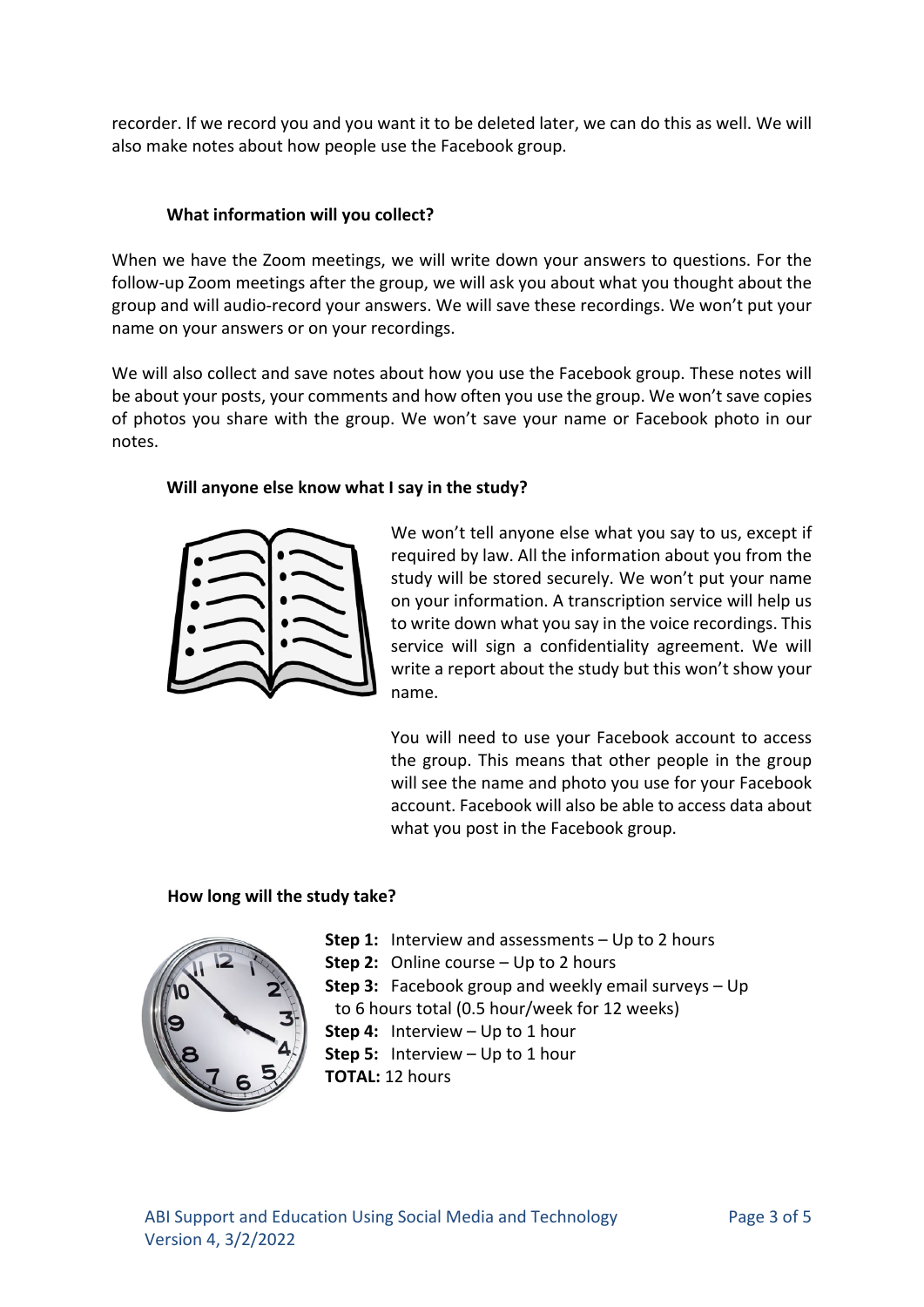# **Are there any good things about being in the study?**



We are doing this study to find out about how best to help people with brain injury. It may not directly help you.

We will give you Coles or Woolworths vouchers to say thank you for your time. You can choose which type you prefer. We willsend you a \$100 voucher after you finish the first interview.

# **Are there any bad things about being in the study?**



Sometimes problems can happen when you are using Facebook. Problems can include bullying or scams. If you have a problem online, you can contact the eSafety commissioner at www.esafety.gov.au. If you need advice on a possible scam, you can get help from Scamwatch at www.scamwatch.gov.au.

You might get upset, frustrated or tired when doing the interviews or course, or when using the Facebook group. We are happy to talk to you about any problems with the study. You can also contact Lifeline on 13 11 14. You can tell us contact details of your usual support person on the study consent form. We can let this person know if you need some help.

## **Will you tell me what you learnt in the study at the end?**

Yes, we will email you with a report about what we learnt at the end of the study.